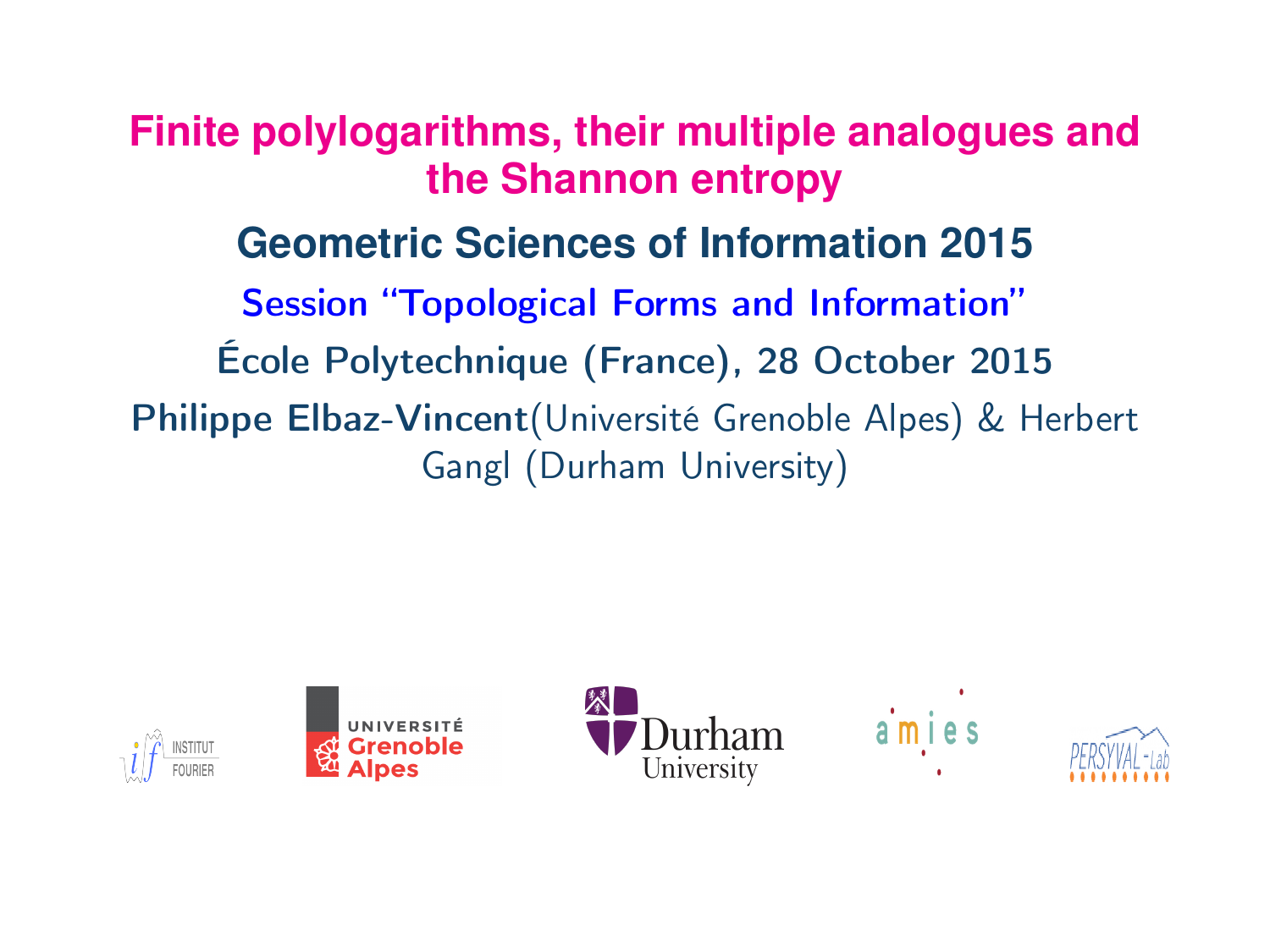# Content of this talk

- Information theory, Entropy and Polylogarithms (review of past works),
- Algebraic interpretation of the entropy function,
- Cohomological interpretation of formal entropy functions,
- Finite multiple polylogarithms, applications and open problems.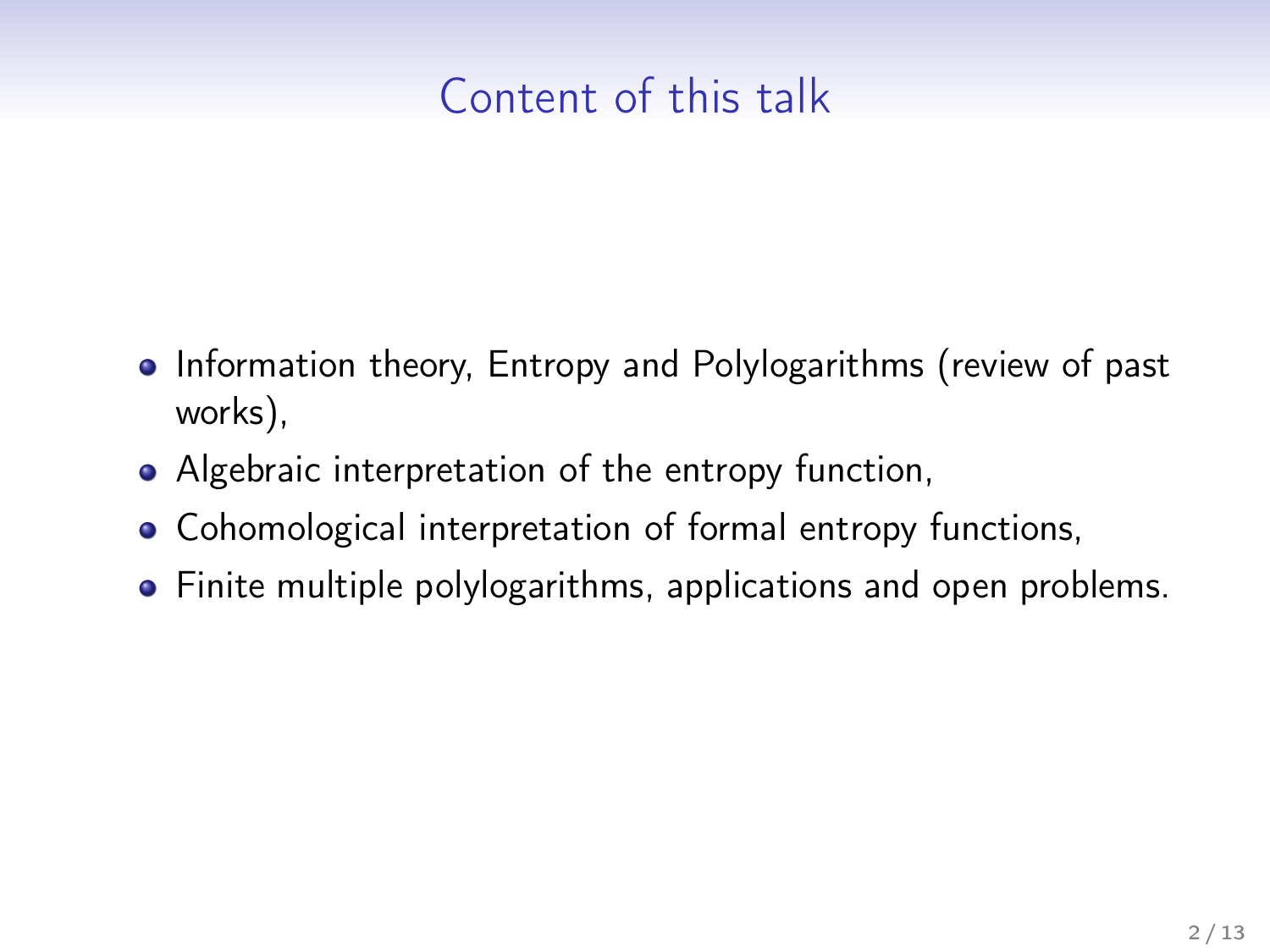### Information theory, Entropy and Polylogarithms (1/4)

The Shannon entropy can be characterised in the framework of information theory, assuming that the propagation of information follows a Markovian model (Shannon, 1948).

If  $H$  is the Shannon entropy, it fulfills the equation, often called the Fundamental Equation of Information Theory (FEITH)

$$
H(x) + (1-x)H\left(\frac{y}{1-x}\right) - H(y) - (1-y)H\left(\frac{x}{1-y}\right) = 0.
$$
\n(FELTH)

It is known (Aczel and Dhombres, 1989), that if  $g$  is a real function locally integrable on  $]0,1[$  and if, moreover, g fulfills FEITH, then there exists  $c \in \mathbb{R}$  such that  $g = cH$  (we can also restrict the hypothesis to Lebesgue measurable).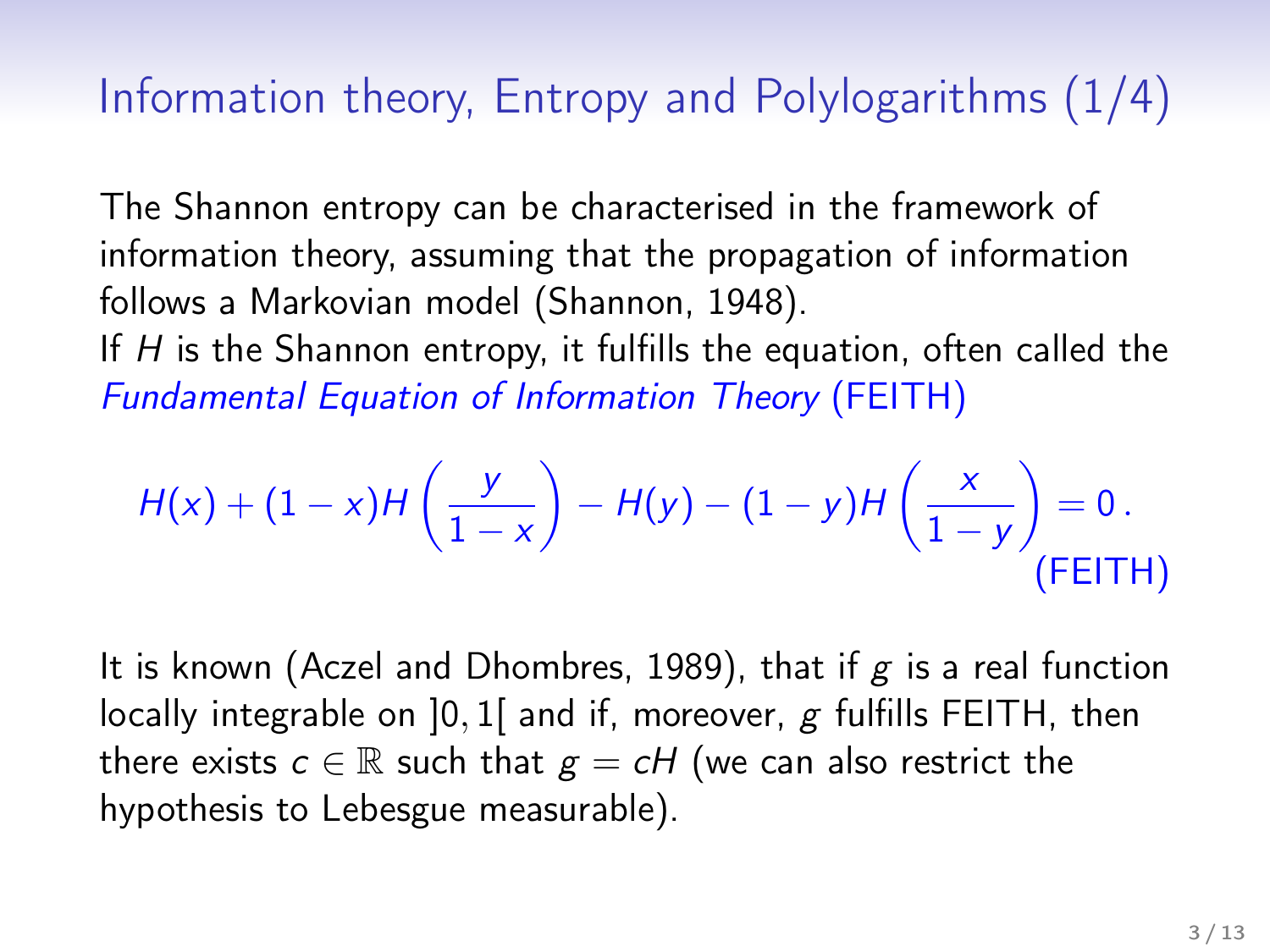# Information theory, Entropy and Polylogarithms (2/4)

It turns out that FEITH can be derived, in a precise formal sense (Elbaz-Vincent and Gangl, 2002), from the 5-term equation of the classical (or p-adic) dilogarithm.

Cathelineau (1996) found that an appropriate derivative of the Bloch–Wigner dilogarithm coincides with the classical entropy function, and that the five term relation satisfied by the former implies the four term relation of the latter.

More precisely, we define  $L i_m(z) = \sum_{n=1}^{\infty} \frac{z^n}{n^m}$ ,  $|z| < 1$ , the m-logarithm. We set

$$
\mathcal{D}_2(z) = i \operatorname{Im} \biggl( \mathcal{L}i_2(z) + \log(1-z) \log|z| \biggr),
$$

Then  $\mathcal{D}_2$  satisfies the following 5-term equation

$$
\mathcal{D}_2(a) - \mathcal{D}_2(b) + \mathcal{D}_2\left(\frac{b}{a}\right) - \mathcal{D}_2\left(\frac{1-b}{1-a}\right) + \mathcal{D}_2\left(\frac{1-b^{-1}}{1-a^{-1}}\right) = 0,
$$

whenever such an expression makes sense. The relation is the famous five term equation for the dilogarithm (first stated by Abel).  $4/13$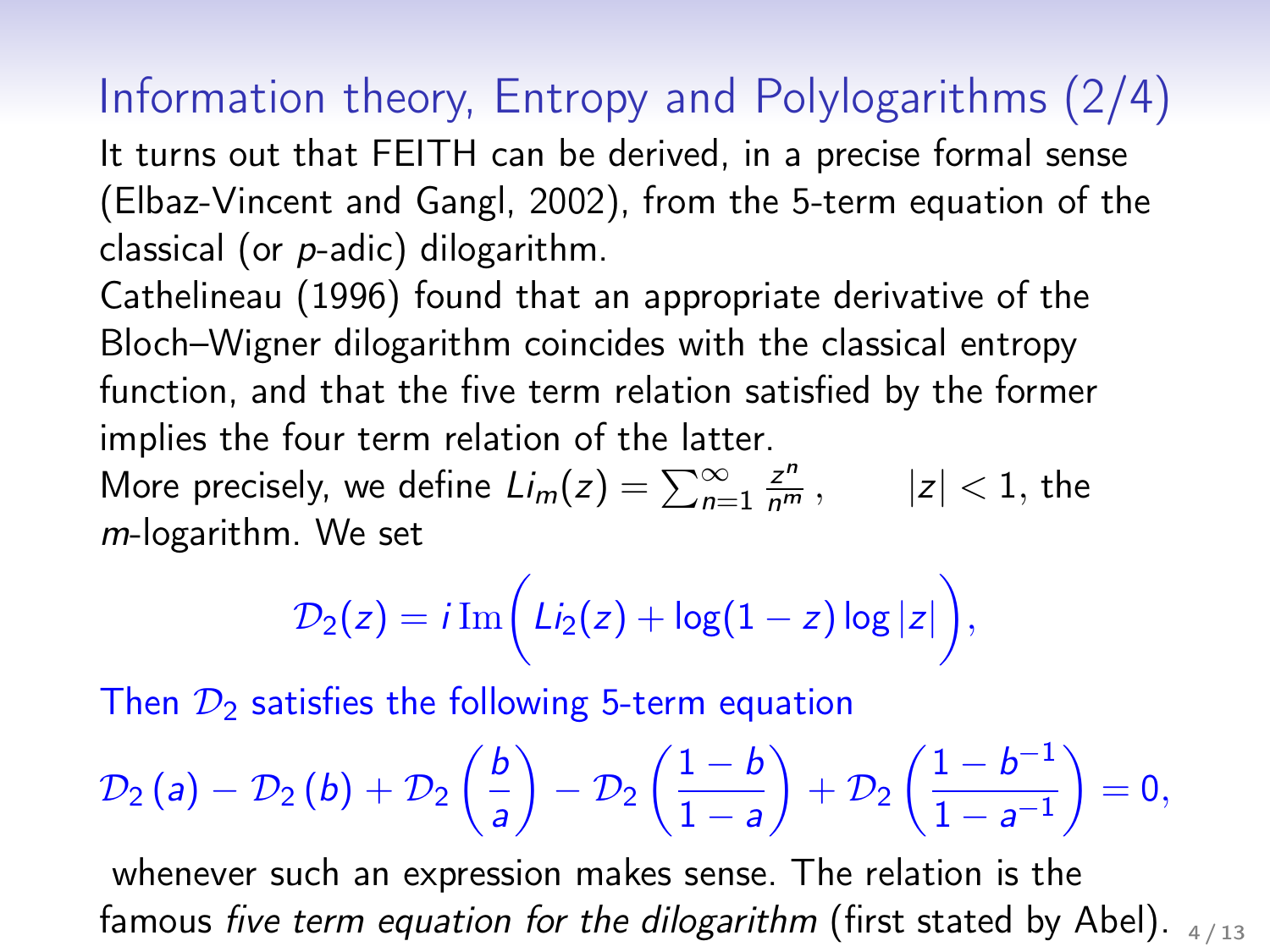Information theory, Entropy and Polylogarithms (3/4) It can be shown formarly (see Cathelineau, Elbaz-Vincent and Gangl) that FEITH is an infinitesimal version of this 5-term equation.

Kontsevich (1995) discovered that the truncated finite logarithm over a finite field  $\mathbb{F}_p$ , with p prime, defined by

$$
\pounds_1(x) = \sum_{k=1}^{p-1} \frac{x^k}{k},
$$

#### satisfies FEITH.

In our previous work, we showed how one can expand this relationship for "higher analogues" in order to produce and prove similar functional identities for finite polylogarithms from those for classical polylogarithms (using mod  $p$  reduction of  $p$ -adic polylogarithms and their infinitesimal version). It was also shown that functional equations for finite polylogarithms often hold even as polynomial identities over finite fields.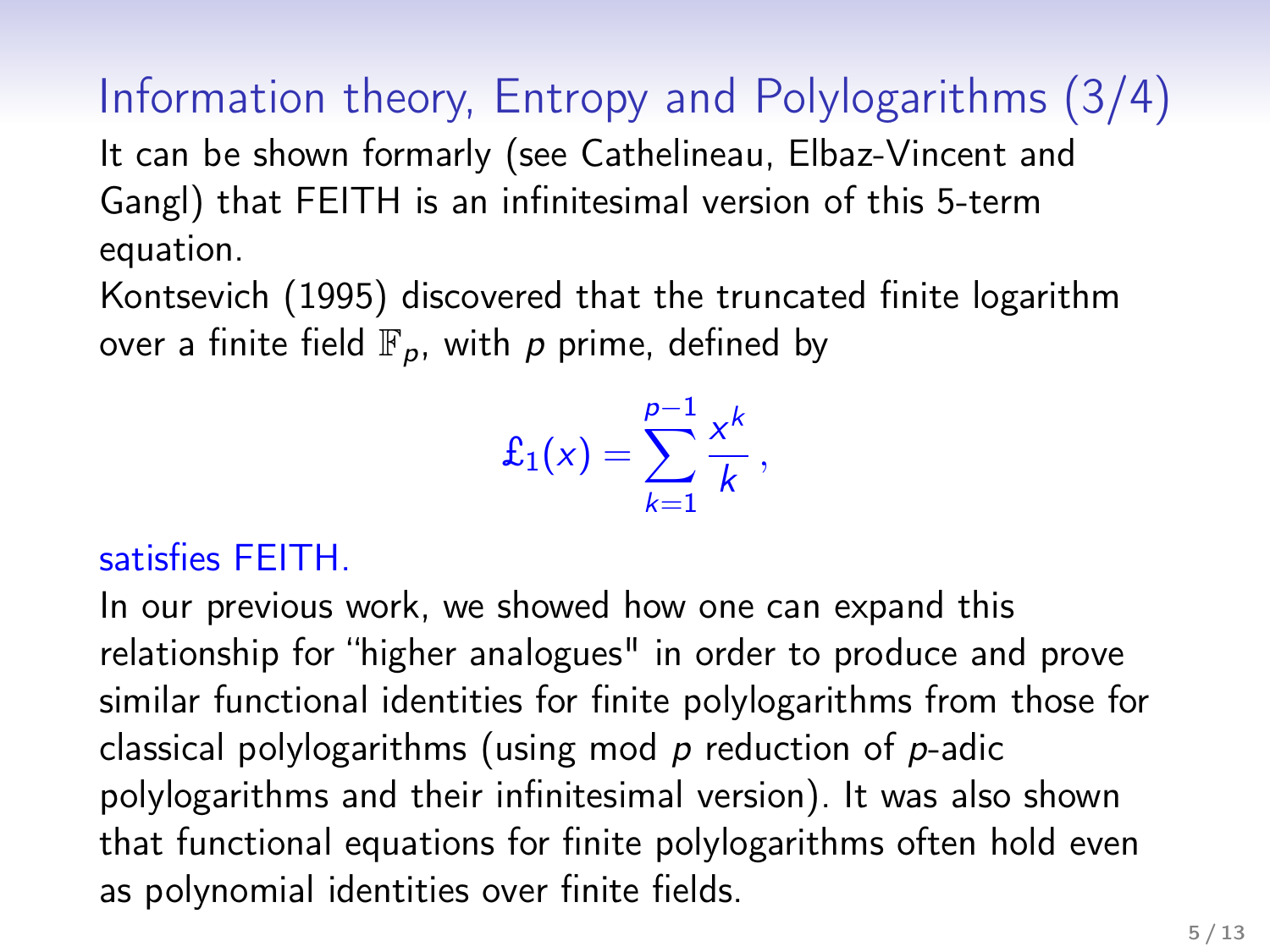# Information theory, Entropy and Polylogarithms (4/4)



☞ Entropy and FEITH arise from the infinitesimal picture (for both archimedean and non-archimedean structure) and their finite analogs associated to the dilogarithm. Does their exist higher analogue of the Shannon entropy associated to *m*-logarithms? It could be connected to the higher degrees of the information cohomology space of Baudot and Bennequin (Entropy 2015).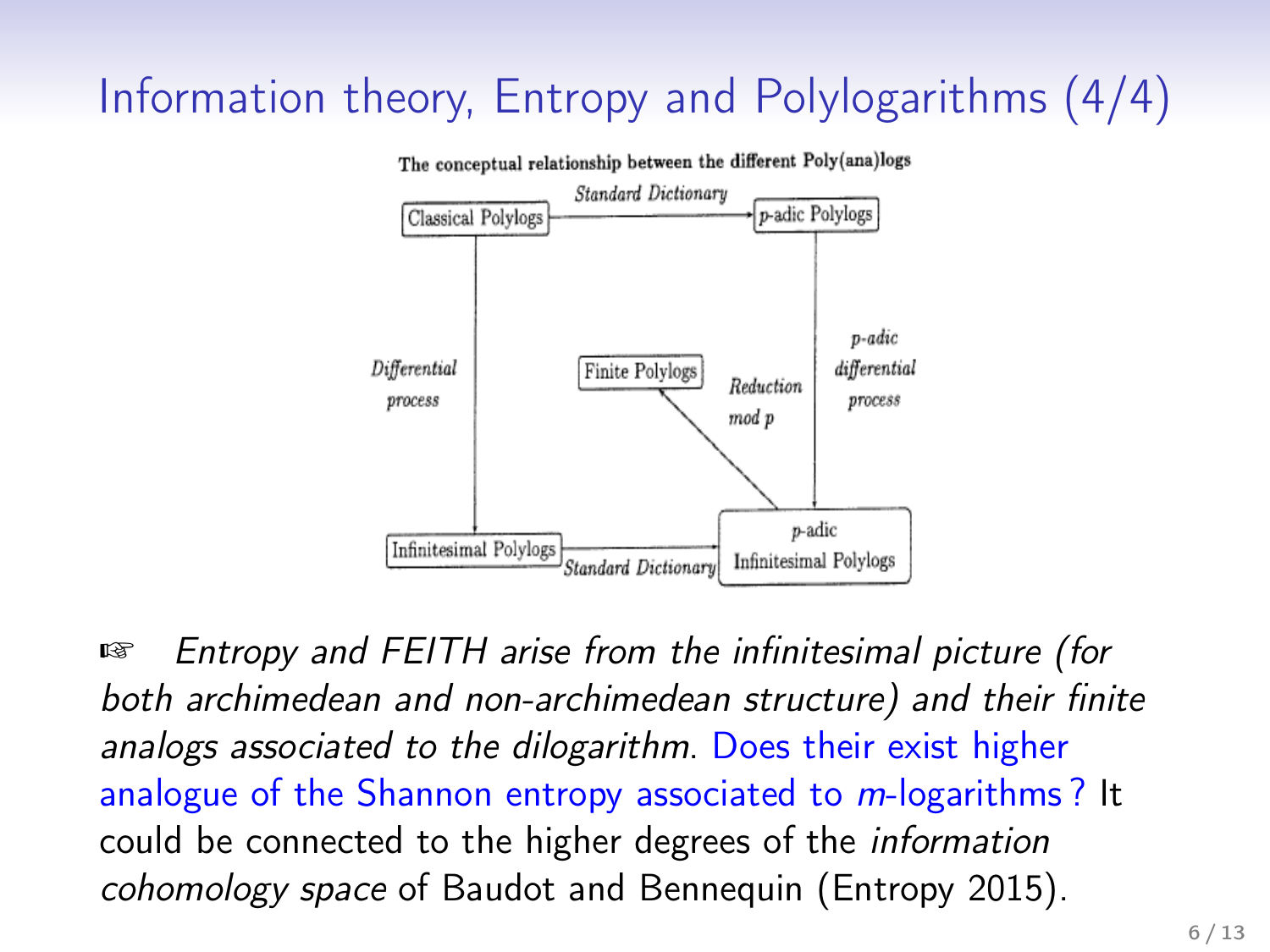Algebraic interpretation of the entropy function (1/2) Let R be a (commutative) ring and let D be a map from R to R. We will say that  $D$  is a unitary derivation over  $R$  if the following axioms hold :

• "Leibniz's rule" : for all 
$$
x, y \in R
$$
, we have  $D(xy) = xD(y) + yD(x)$ .

2 "Additivity on partitions of unity" : for all  $x \in R$ , we have  $D(x) + D(1 - x) = 0.$ 

We will denote by  $Der<sup>u</sup>(R)$  the set of unitary derivations over R. We will say that a map  $f: R \rightarrow R$  is an abstract symmetric information function of degree 1 if the two following conditions hold : for all  $x, y \in R$  such that  $x, y, 1 - x, 1 - y \in R^{\times}$ , the functional equation FEITH holds and for all  $x \in R$ , we have  $f(x) = f(1-x)$ . Denote by  $\mathcal{IF}_1(R)$  the set of abstract symmetric information functions of degree 1 over R. Then  $IF_1(R)$  is an R-module. Let Leib(R) be the set of Leibniz functions over  $R$  (i.e. which fulfill the "Leibniz rule").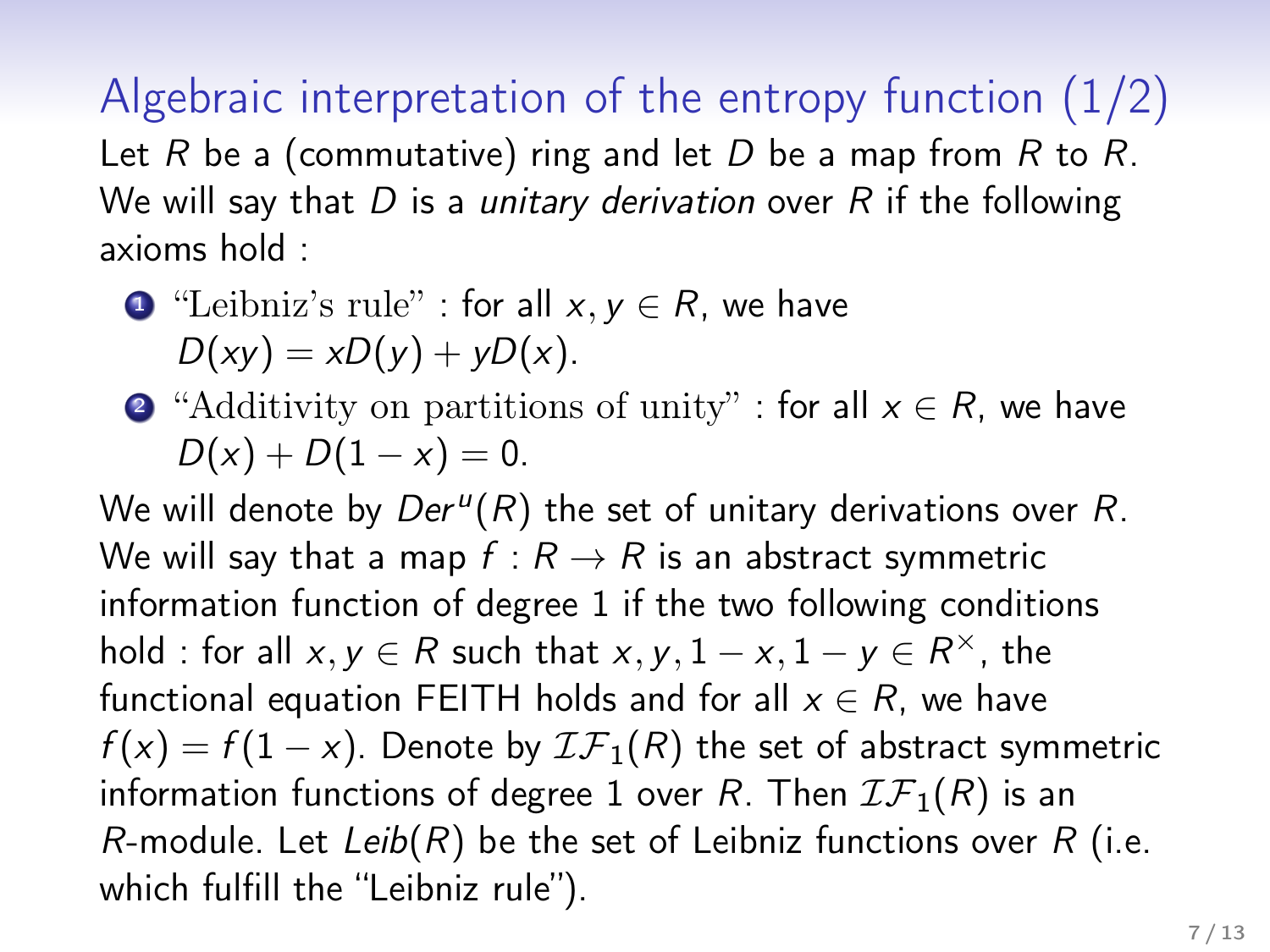# Algebraic interpretation of the entropy function (2/2)

Proposition : We have a morphism of R-modules h : Leib(R)  $\rightarrow$   $LF_1(R)$ , defined by  $h(\varphi) = \varphi + \varphi \circ \tau$ , with  $\tau(x) = 1 - x$ . Furthermore,  $Ker(h) = Der^{u}(R)$ .

 $E$  Hence, if h is onto, abstract information function are naturally associated to formal derivations. Nevertheless, h can be also 0. Indeed, if  $R = \mathbb{F}_q$ , is a finite field, then  $Leib(\mathbb{F}_q) = 0$ , but  $\mathcal{IF}_1(\mathbb{F}_q) \neq 0$  (it is generated by  $\pounds_1$ ).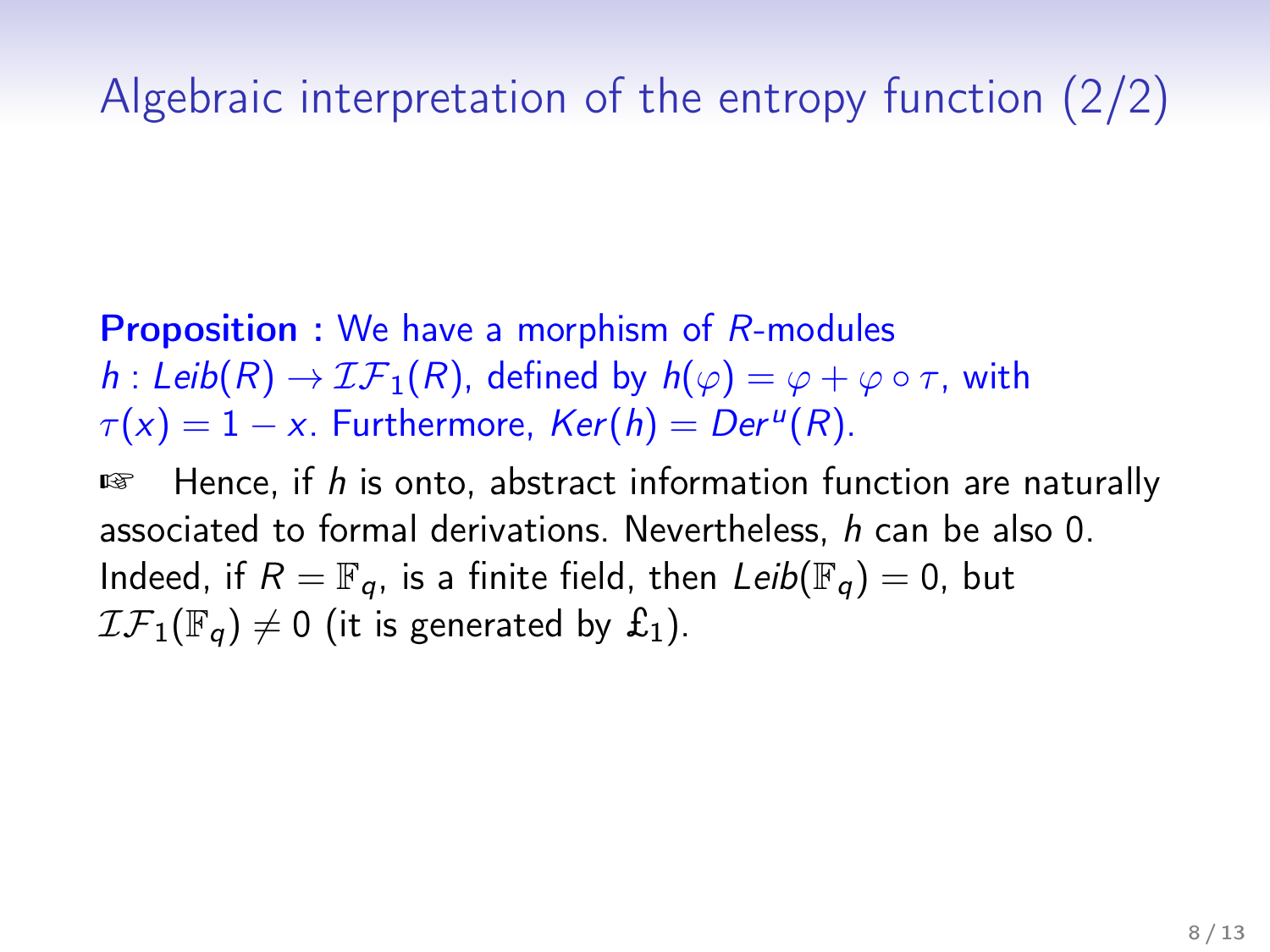#### Cohomological interpretation of formal entropy functions

The following results are classical in origin (Cathelineau, 1988 and Kontsevich, 1995)

**Proposition** : Let F be a finite prime field and  $H : F \rightarrow F$  a function which fulfills the following conditions :  $H(x) = H(1 - x)$ , the functional equation (FEITH) holds for H and  $H(0) = 0$ . Then the function  $\varphi : F \times F \to F$  defined by  $\varphi(x, y) = (x + y)H(\frac{x}{x + y})$  $\frac{x}{x+y}$ ) if  $x + y \neq 0$  and 0 otherwise, is a non-trivial 2-cocycle. sketch of proof : Suppose that  $\varphi$  is a 2-coboundary. Then, there exists a map  $Q : F \to F$ , such that  $\varphi(x, y) = Q(x + y) - Q(x) - Q(y)$ . The function  $\psi_{\lambda}(x) = Q(\lambda x) - \lambda Q(x)$  is an additive morphism  $F \to F$ , hence entirely determined by  $\psi_\lambda(1)$ . The map  $\psi_\lambda(1)$  fulfills the Leibniz chain rule on  $\mathsf{F}^\times.$  We deduce from it that  $\varphi = 0$  (which is not possible, so it is not a coboundary!)

□ We deduce that  $\pounds_1$  is unique (up to a constant). In the real or complex we use other type of cohomological arguments (see also the relationship with Baudot and Bennequin, 2015).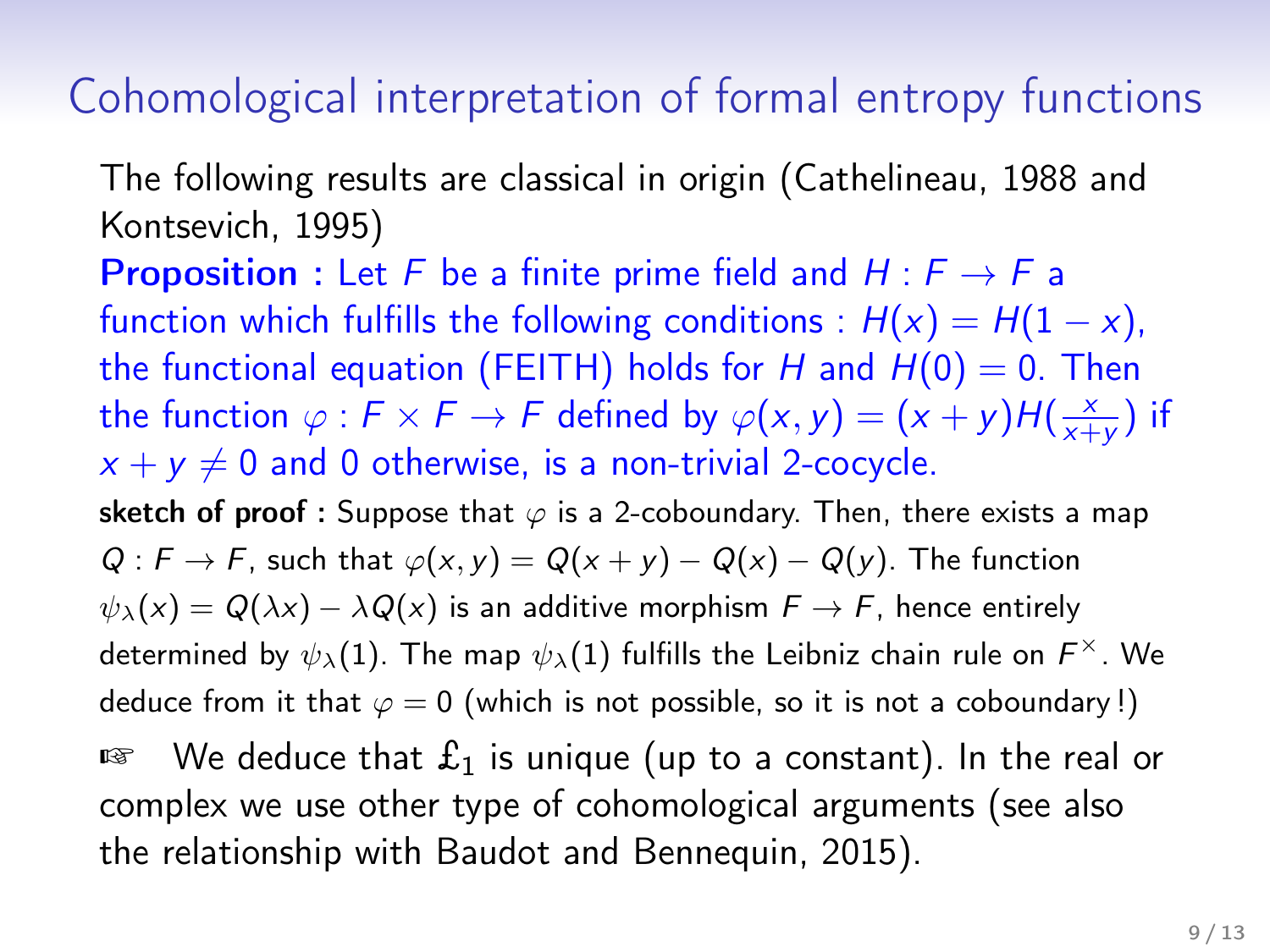# Finite multiple polylogarithms (1/3)

While *classical* polylogarithms play an important role in the theory of mixed Tate motives over a field, it turns out that it is often preferable to also consider the larger class of multiple polylogarithms (cf. Goncharov's work). In a similar way it is useful to investigate their finite analogues. We are mainly concerned with finite double polylogarithms which are given as functions  $\mathbb{Z}/p \times \mathbb{Z}/p \to \mathbb{Z}/p$  by

$$
\pounds_{a,b}(x,y)=\sum_{0
$$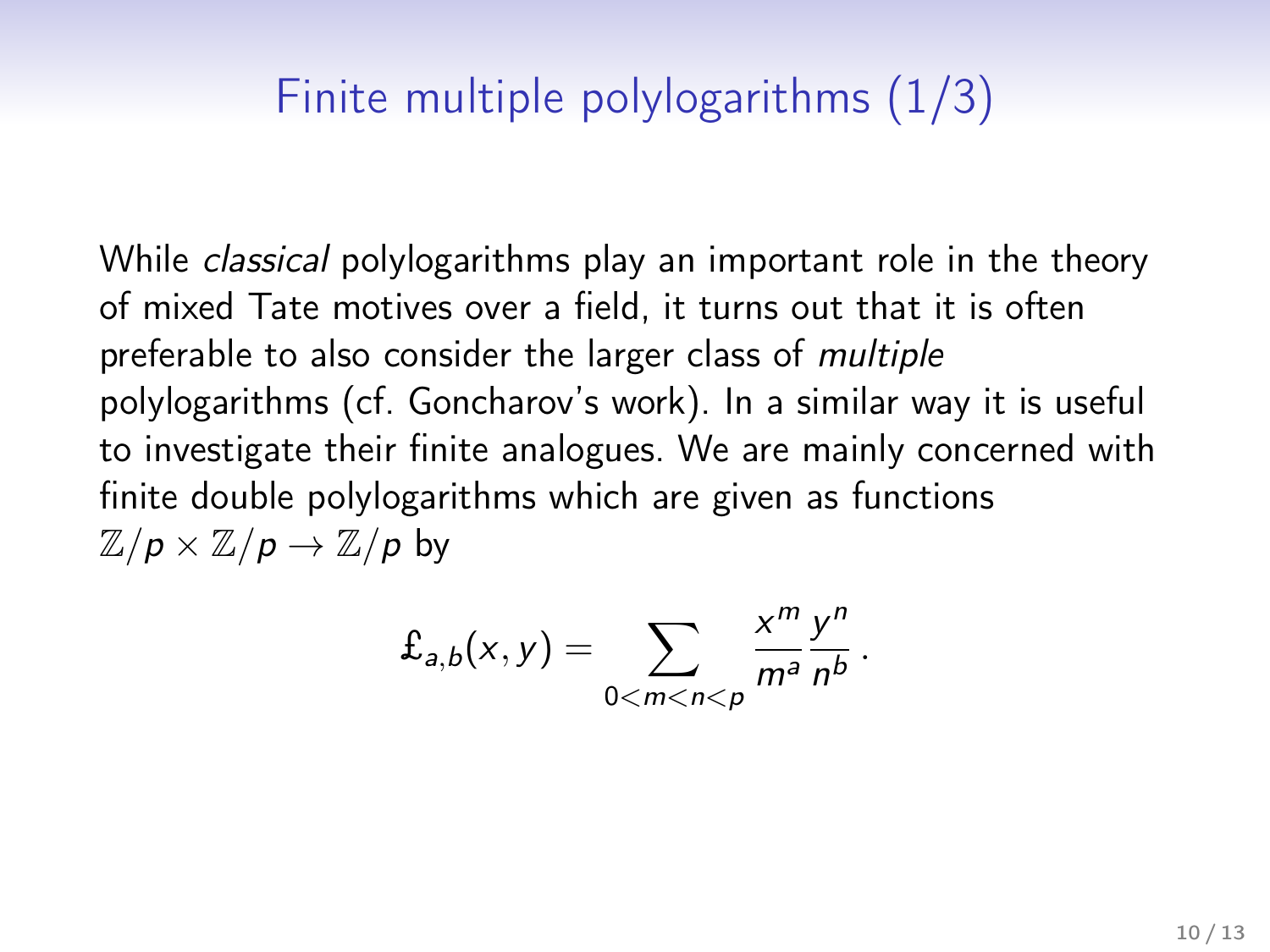Finite multiple polylogarithms (2/3) The finite (1, 1)-logarithm  $\mathfrak{L}_{1,1}(x, y)$  can be expressed in terms of  $\mathfrak{L}_2$ . More precisely, we have

$$
y\mathcal{L}_{1,1}(x,\frac{1}{y}) = \mathcal{L}_2\left(-y^p\left[\frac{x}{y}\right] - (1-y)^p\left[\frac{1-x}{1-y}\right] + [1-x] + [1-y]\right).
$$

Define  $[x, y]_s = \pounds_{1,1}(x, y) + \pounds_{1,1}(y, x)$  and consider the following linear combination

$$
K(x,y) = [x, y]_s + x^p \left[\frac{1}{x}, y\right]_s - (1-y)^p \left[1-x, \frac{y}{y-1}\right]_s + (1-y)^p \left[1-x, \frac{1}{1-y}\right]_s
$$
  
-  $x^p (1-y)^p \left[1-\frac{1}{x}, \frac{y}{y-1}\right]_s + x^p (1-y)^p \left[1-\frac{1}{x}, \frac{1}{1-y}\right]_s.$ 

Then the following functional equation (purely in  $\mathfrak{L}_{1,1}$ ) holds :

$$
I(x, y; z, w) - I(x, z; y, w) = 0,
$$

where

$$
I(x, y; z, w) = (1 + z) (1 + w) K(x, y) + (1 + x) (1 + y) K(z, w).
$$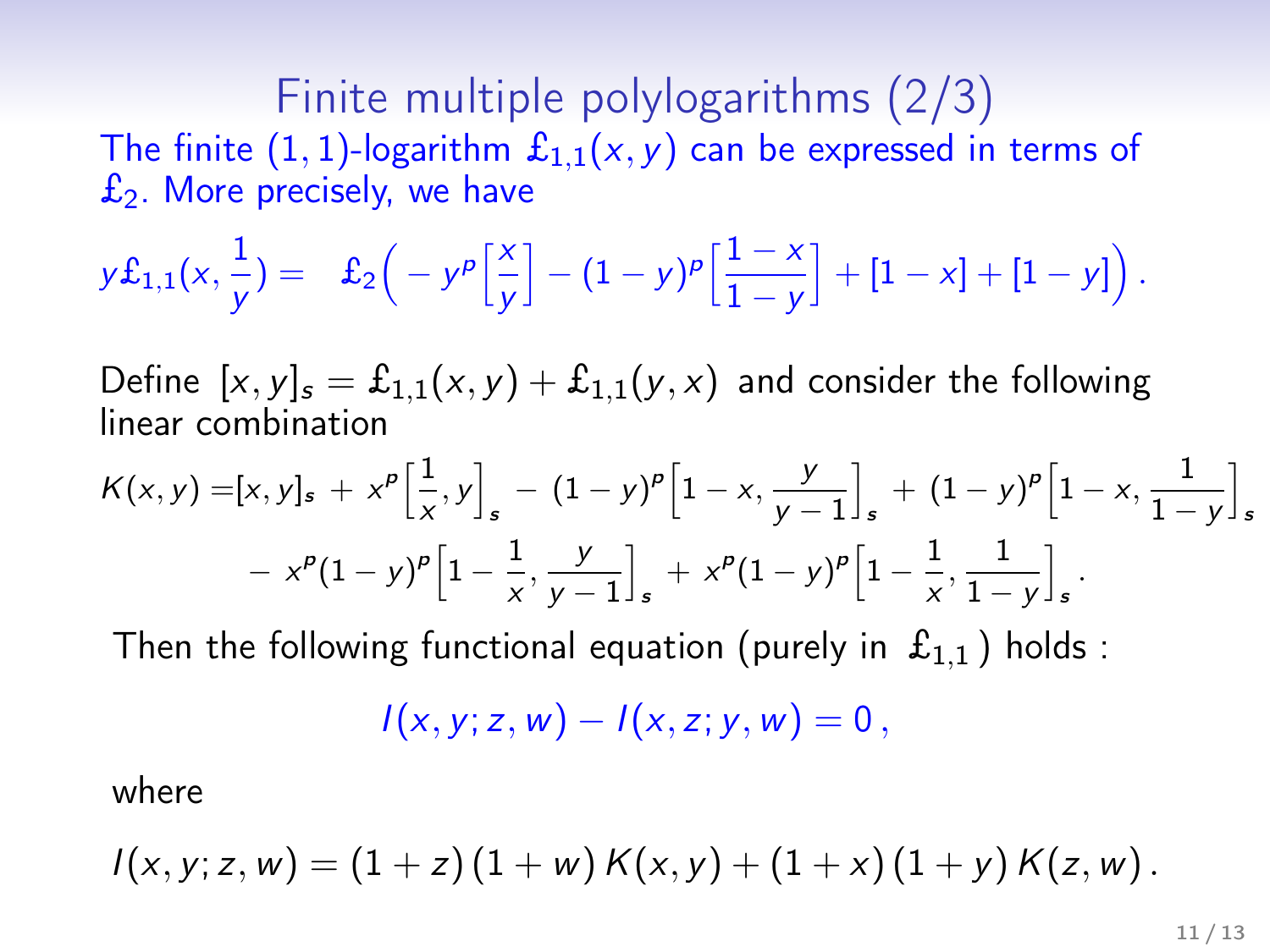# Finite multiple polylogarithms (3/3)

We have the following equation for which no analogue is known for the classical case

Let  $n > 0$  be divisible by 3, and put  $\omega = n/3 - 1$ . Then

$$
\sum_{j=0}^{\omega} \frac{\binom{\omega}{j}}{\binom{2\omega}{j}} \mathbf{f}_{n-(j+1),j+1} \Big( [a,b] - \left[\frac{1}{a}, ab\right] - a^p b^p [b, \frac{1}{ab}] + b^p [a,b, \frac{1}{b}] \Big) = 0.
$$

Questions : what is the interpretation in term of information theory for the multiple polylogs ?